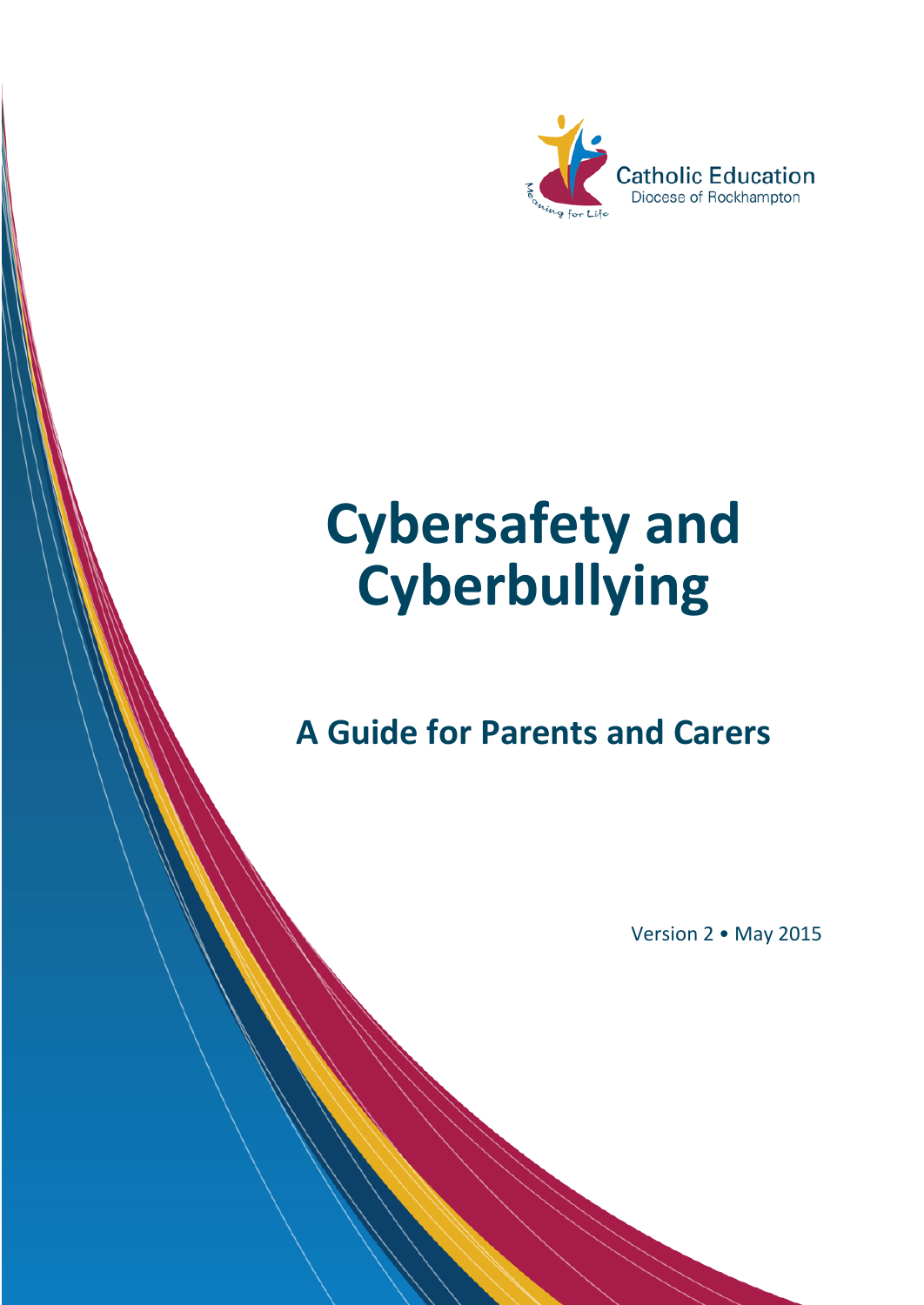# **Contents**

| What is cybersafety?                                                                      | 3              |
|-------------------------------------------------------------------------------------------|----------------|
| Why is cyberbullying an issue?                                                            | 4              |
| Where does cyberbullying occur?                                                           | 4              |
| How can I promote my child's cybersafety?                                                 | 5              |
| What should I do if my child is cyberbullied or receives<br>inappropriate content online? | 6              |
| What if my child is responsible for inappropriate<br>online behaviour?                    | 6              |
| How can I remove inappropriate content?                                                   | $\overline{7}$ |
| How do I report an incident to a website operator?                                        | $\overline{7}$ |
| How do schools manage cybersafety issues and cyberbullying?                               | 8              |
| When is it a police matter?                                                               | 9              |
| What web filtering and parental control software is available?                            | 9              |
| Further information<br>---------------------------                                        | 9              |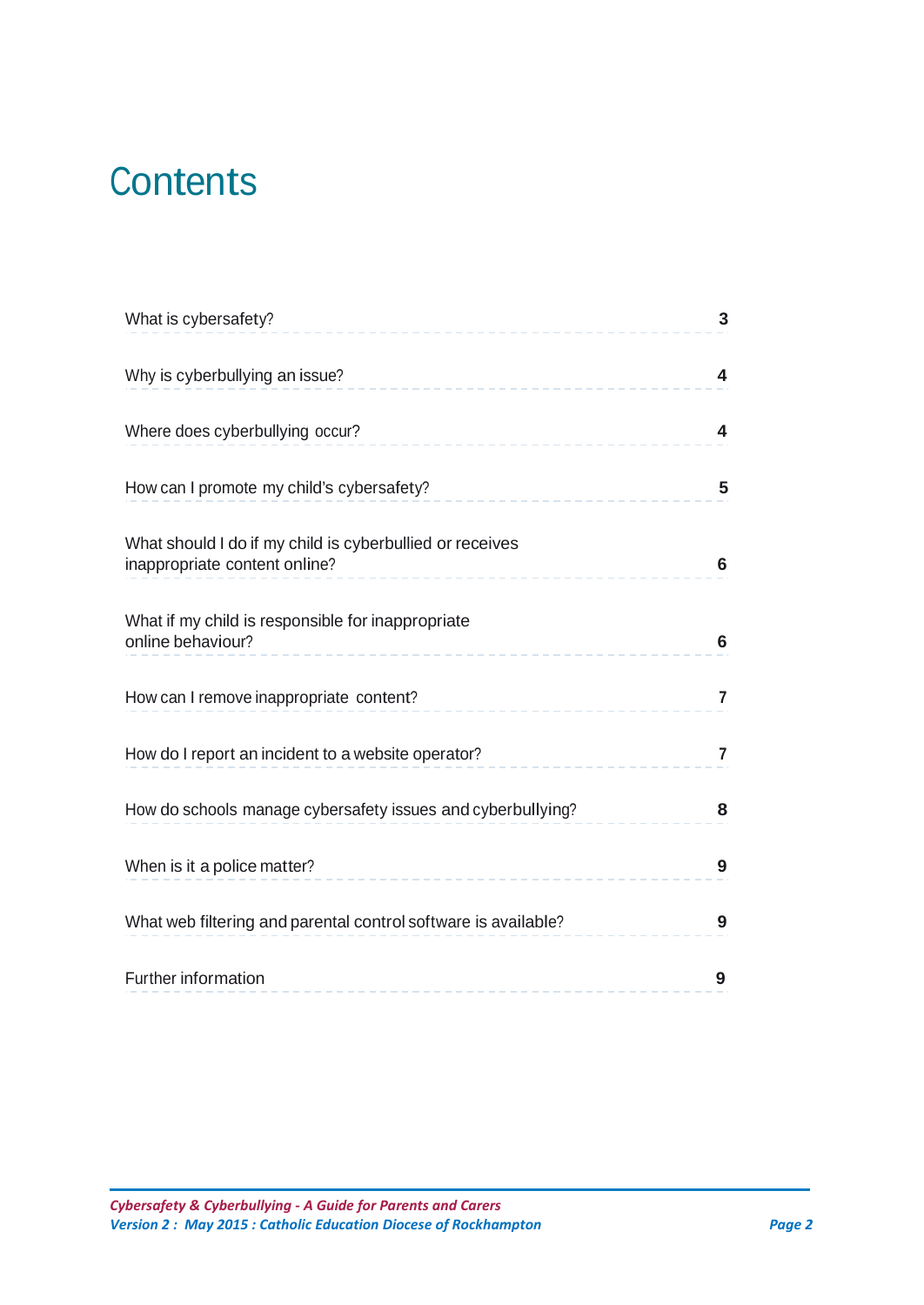# Cybersafety and Cyberbullying

The internet, mobile phones and instant messaging provide wonderful opportunities for children to learn, be creative and socialise online. They also provide opportunities for inappropriate behaviour, bullying and harassment to occur – causing pain and suffering to the targets of such behaviour.

This guide provides important information for parents about cybersafety and cyberbullying. It suggests what you could do if your child is the target or is res ponsible for inappropriate online behaviour.

### **What is cybersafety?**

Cybersafety is a broad term referring to appropriate and responsible behaviour online – it covers online privacy and information protection, good manners and behaviour online, and knowing how to get help to deal with online issues.

Cyberbullying is when technology, such as email, mobile phones, chat rooms and social networking sites, are used to verbally or socially bully another person. Bullying is an ongoing abuse of power to threaten or harm another person.

**The following are some common examples of cybersafety issues, including cyberbullying:**

- sending or posting abusive, threatening, humiliating or harassing messages via text, social networking sites or email
- forwarding others' personal emails, messages, pictures or videos without their permission
- uploading embarrassing or degrading images or videos involving other children (including fight videos)
- taking and sending sexually explicit images of other children using mobile phone or web applications
- using social networking sites or blogs to post inappropriate photographs or messages about other children or school staff
- excluding children online through emails, chat and social networking sites
- imitating others or assuming a child's identity, then sending and posting material which damages their social status or relationships with others
- making prank calls to another child's mobile phone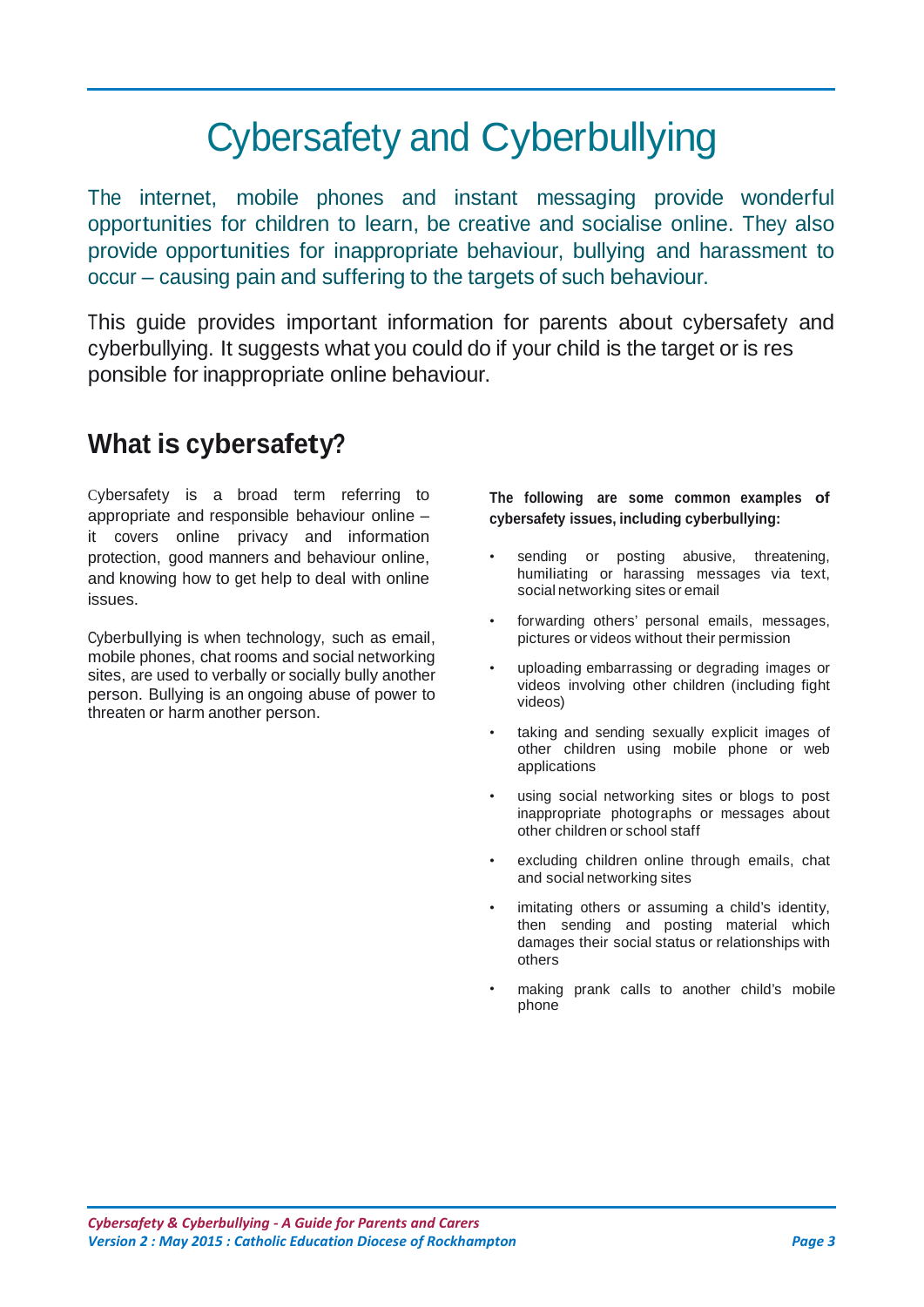### **Why is cyberbullying an issue?**

The internet is playing an increasingly important role in the social development of children. It is providing more and more opportunities for them to engage with other children and adults and get instant feedback. It is therefore not surprising that children also use this technology as a way to harass and intimidate others.

The internet allows information to be sent to a large audience instantly. It also provides a sense of anonymity. With an ability to send material to others under a false name or details, children can easily post negative or harmful comments without fear of being caught.

Compared with face-to-face interactions, the internet also gives people the opportunity to plan what they want to say for maximum impact on others. This allows those who cyberbully to inflict severe emotional and psychological trauma on other children

### **Where does cyberbullying occur?**

Cyberbullying can take place anywhere that children have access to technology. Some of the most common places include:



**social networking websites such as 'Facebook'**



**video sharing websites such as 'YouTube'**



**instant messaging programs such as Windows Live Messenger**



**mobile phone texting**



**online gaming**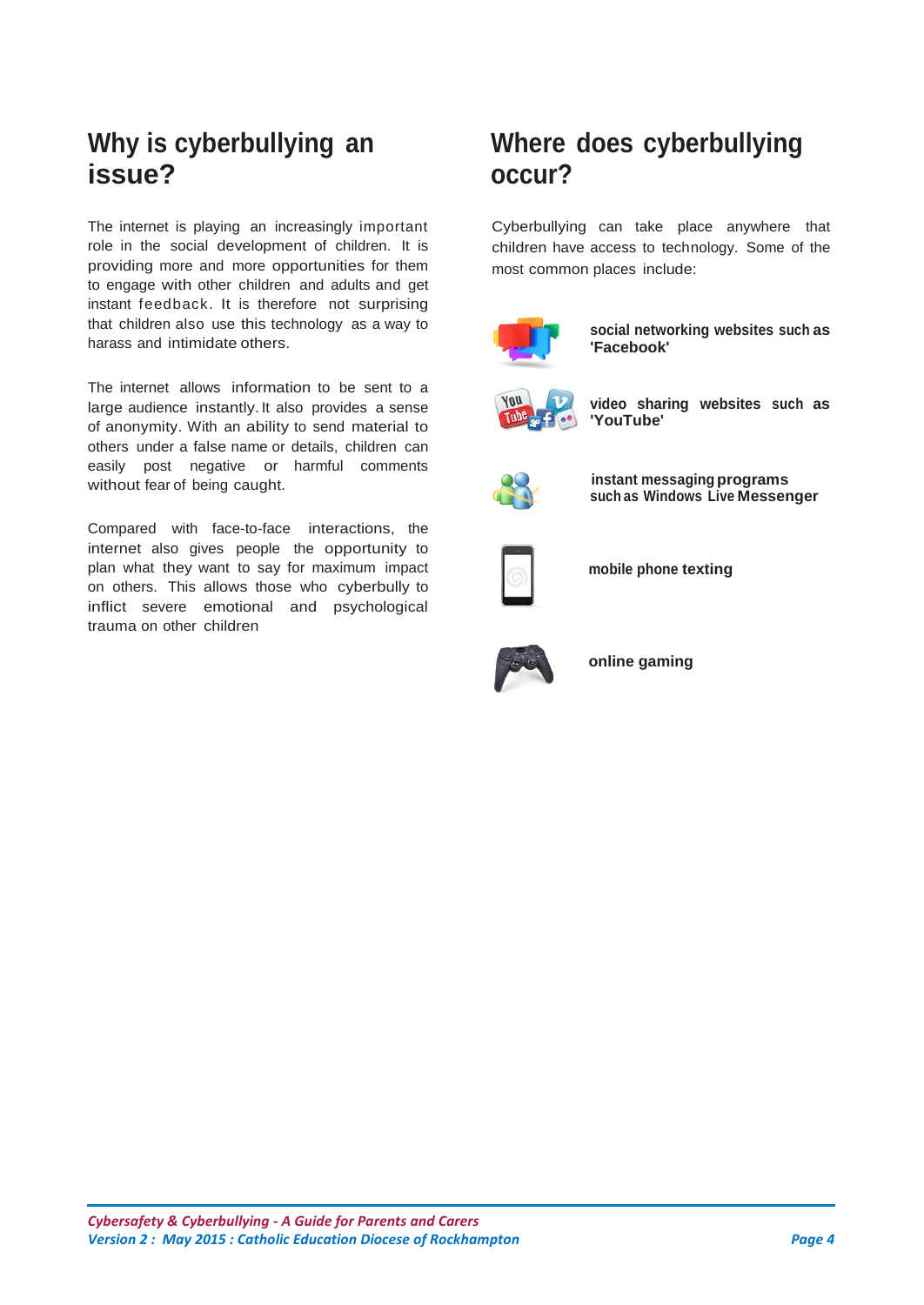### **How can I promote my child's cybersafety?**

Parents can use a number of simple strategies to enhance cybersafety, such as:

- locate your computers in spaces which are visible and open, like a family room
- monitor or supervise your child on the internet and<br>conduct some "shoulder surfing" or conduct some "shoulder surfing" or "spontaneous" observing when your child is online. Be aware of what your child is doing on the internet and display an interest in their cyberspace knowledge and experience
- discuss <sup>a</sup> plan with your child to address cybersafety and cyberbullying. Ensure they know you will be supportive if they report something to you
- reassure your child they will not lose access to their technology if they report anything to you. Many children see this as punishment
- review the age suitability of any social networking sites your child joins
- review your child's 'friends list' on social networking sites to help you manage their safety and reduce the risk of them associating with inappropriate contacts
- educate yourself on the latest threats facing children online
- try to keep communication with your child open and positive so they trust you viewing their profile
- become <sup>a</sup> member of the social networking site and become an online friend of your child
- reinforce the need to keep passwords private and updated regularly, but consider having access to your child's password yourself
- ensure your child understands the implications of posting images and other content on the internet
- educate your child about appropriate online behaviours.Take time to sit with your child and participate together on the internet. Assist in developing the knowledge they need to communicate responsibly and respectfully with friends, family and other internet users
- set clear rules about your child's mobile phone and online activities. Talk with your child about which websites and internet activities they are allowed to access
- consider installing appropriate software which has the ability to limit internet usage times and monitor/restrict website activity
- consider installing on your computer the 'cybersafety help button', available from the Commonwealth Department of Broadband, Communications and the Digital Economy's website: [www.dbcde.gov.au/online\\_](http://www.dbcde.gov.au/online_safety_and_security/cybersafetyhelpbutton_download)

[safety\\_and\\_security/cybersafetyhelpbutton\\_down](http://www.dbcde.gov.au/online_safety_and_security/cybersafetyhelpbutton_download) [load](http://www.dbcde.gov.au/online_safety_and_security/cybersafetyhelpbutton_download).

• Ensure you are aware of the software and app features installed on your child's mobile phone, music or tablet device. Many apps have age suitability recommendations and require age<br>confirmation prior to downloading/use. downloading/use. Additionally, many devices support parental controls which prevent access to specific features or content. These controls can be enabled in the settings menu on your child's device. Consult the device documentation for further information.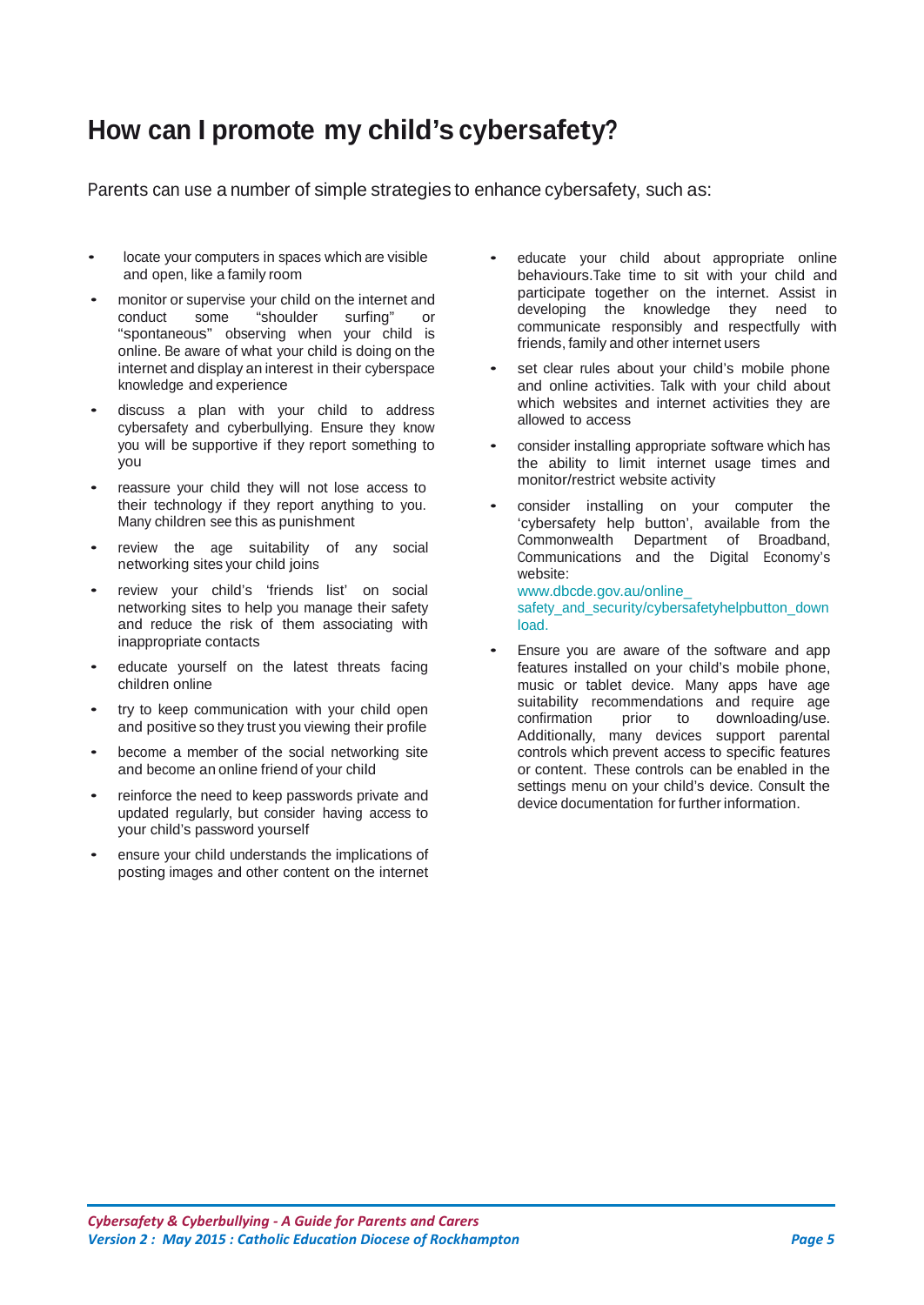### **What should I do if my child is cyberbullied or receives inappropriate content online?**

Cyberbullying and other cybersafety incidents can be distressing and may be difficult for children to talk about with their parents. Therefore it's important for parents to keep in mind to:

- encourage your child to maintain social connections with friends and family; this may help if your child's self-esteem has been affected by the incidents
- notify the police if physical threats are made, your child receives inappropriate content or you have concerns for your child's safety generally
- ask the mobile service provider or website operator to investigate and remove the inappropriate material
- help your child block anyone who makes them feel uncomfortable, harassed or bullied
- not respond on your child's behalf —this may further inflame the situation.

### **What if my child is responsible for inappropriate online behaviour?**

If you find your child is involved in inappropriate online behaviour or cyberbullying:

- explain how the behaviour may have caused harm to the other person even though it happened in cyberspace
- explain that their behaviour has been nacceptable
- if the behaviour is serious, you may consider removing the child's access to technology devices for a period of time, or installing software to restrict their internet/mobile phone activities
- carefully monitor your child's technology use to ensure the unacceptable behaviour does not occur again
- co-operate with the school administration if the school speaks to you or your child about the incident.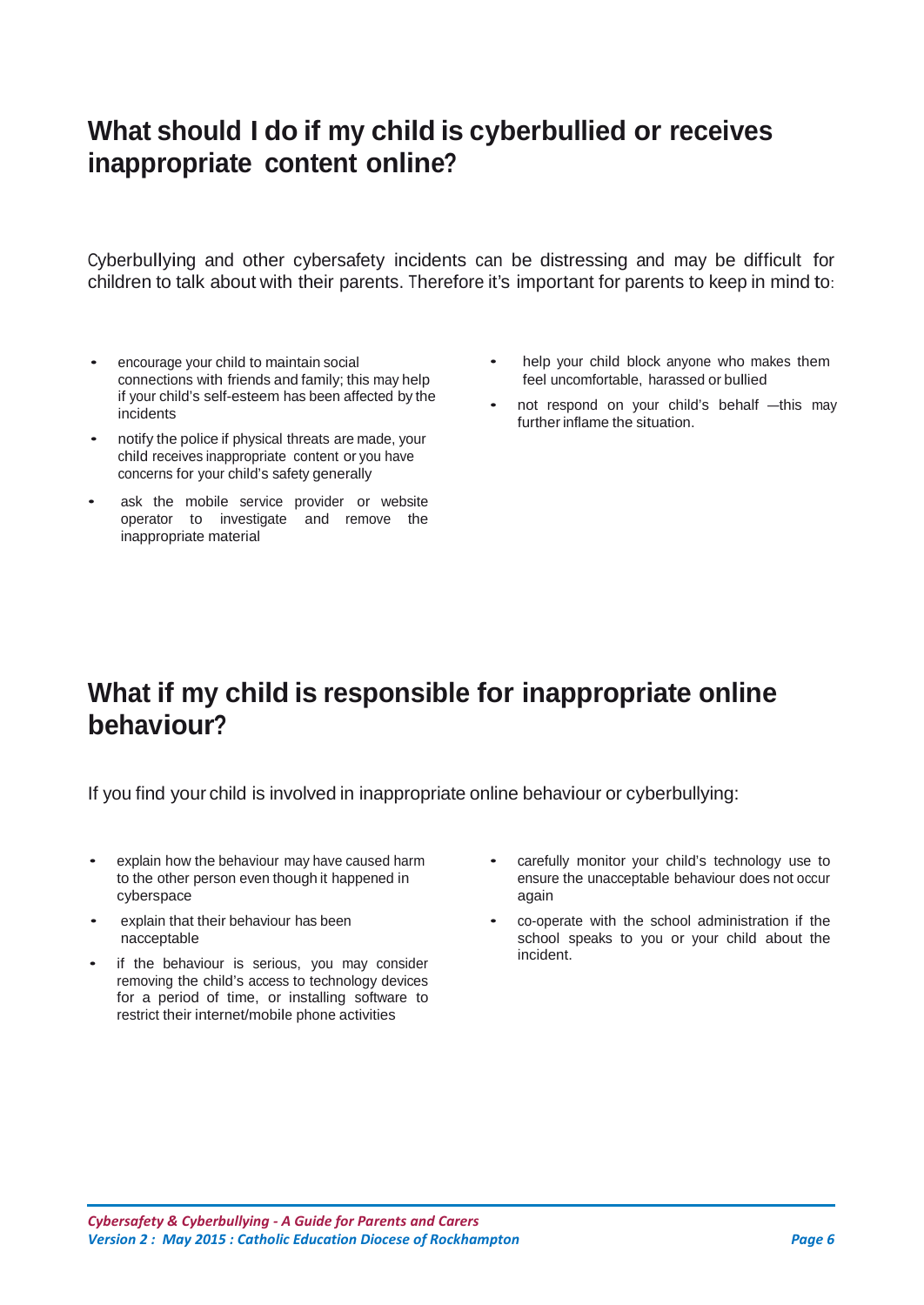### **How can I remove inappropriate content?**

The quickest and easiest way to remove content off the internet may be to ask the person(s) responsible to remove it.

If you don't know who the responsible person(s) is, or if they refuse to delete the inappropriate or offensive content, you could contact the relevant internet or mobile service provider or website operators.

Most website operators will remove content that contravenes their terms of service and/or acceptable use policies. When making a report, read the service provider/host terms and conditions and advise them how the content breaches those conditions.

### **How do I report an incident to a website operator?**

#### Social networking sites

Most social networking providers have a "Report/Block this Person" or "Report Abuse" link on their pages or on the user's profile. You or your child can report the content and ask to have it removed.

Safety reporting links for some common sites

Facebook: [www.facebook.com/safety](http://www.facebook.com/safety) YouTube: [www.youtube.com/t/contact\\_us](http://www.youtube.com/t/contact_us) Twitter: [http://support.twitter.com/groups/33-report-a](http://support.twitter.com/groups/33-report-a-violation)[violation](http://support.twitter.com/groups/33-report-a-violation) Moshi Monsters: [www.moshimonsters.co](http://www.moshimonsters.com/parents) [m/parents C](http://www.moshimonsters.com/parents)lub Penguin: [www.clubpenguin.com/](http://www.clubpenguin.com/parents/) [parents/](http://www.clubpenguin.com/parents/)

#### Instant messaging

For applications like Windows Live or Yahoo Messenger, click on the 'Help' tab and select the report abuse option.

#### Mobile phones

Most mobile service providers will accept complaints and requests to have content removed when made by the account holder.

Mobile phone network provider contacts

| Telstra       | 1800 805 996 |
|---------------|--------------|
| 3 Mobile      | 133 320      |
| Optus         | 1800 780 219 |
| Virgin Mobile | 1300 555 100 |
| Vodafone      | 1800 638 638 |
|               |              |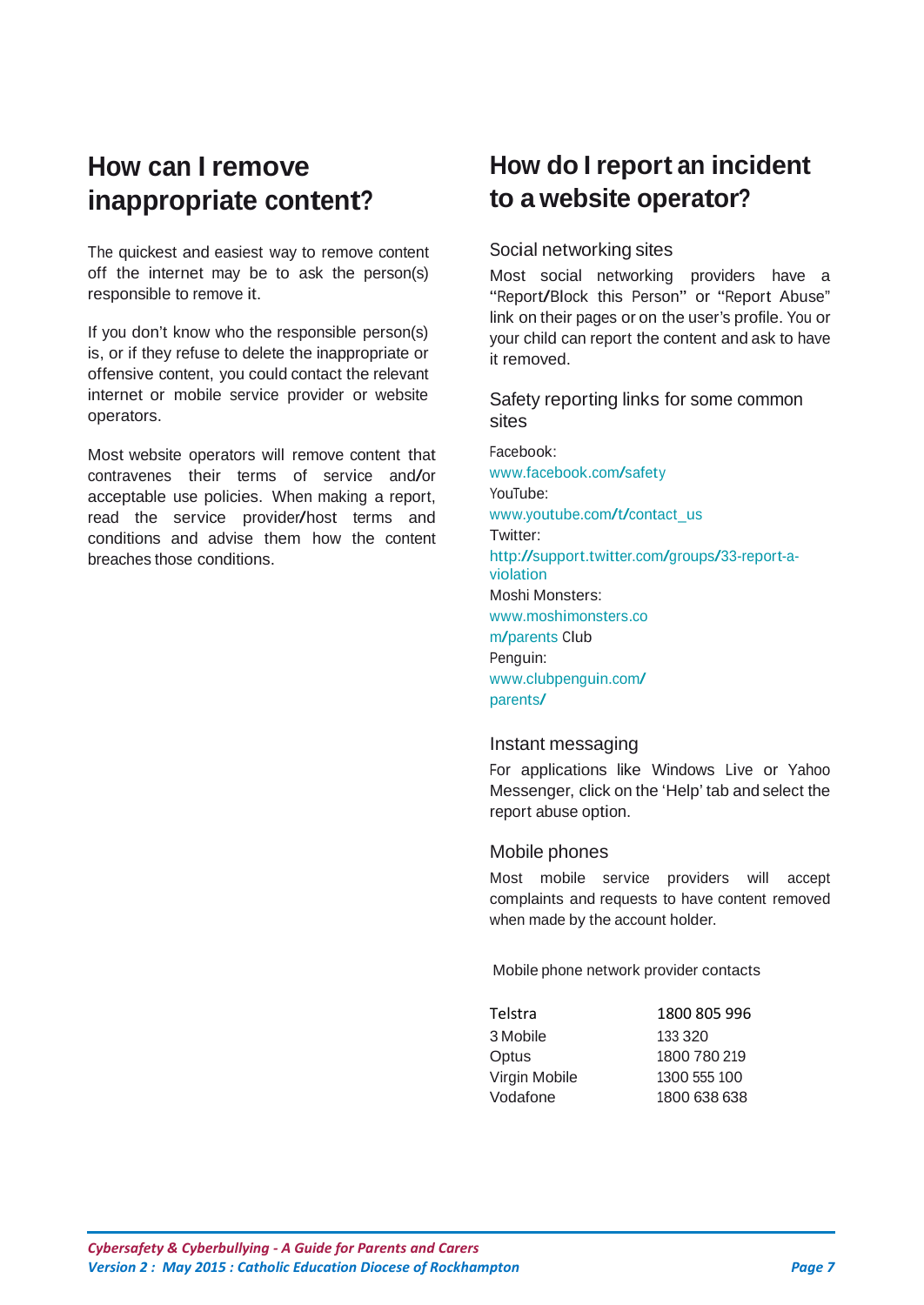### **How do schools manage cybersafety issues and cyberbullying?**

**Cyberbullying and other cybersafety issues may affect the good order and management of the school where it involves:**

- bullying between children who attend the school
- images or videos of children on the school premises
- a student at the school possessing or distributing offensive video, images or texts while at school
- school ICT resources being used.

The above are examples only  $-$  there may be other incidences that affect the good order and management of the school.

Each individual school and college has developed guidelines and procedures which cover the provision of a safe and supportive learning environment, which can include cyberspace as it relates to the school and students. Schools have behaviour support documents in place such as the ICT Code of Practice. These documents provide guidelines on acceptable online behaviour in a school context.

**If an online incident impacts on the good order and management of the school, the school may:**

- apply disciplinary action, including suspension and/or exclusion
- report the incident to the police.

#### **Other approaches may include:**

- assisting the student(s) responsible to develop more appropriate social skills
- implementing a behaviour support plan for individual students
- teaching about conflict and bullying
- implementing resilience and anti-bullying programs
- conducting mediation sessions
- addressing bullying and cyberbullying in their curriculum.

Generally, for privacy reasons, a school cannot provide the personal details of other students involved in an incident or any actions being taken towards them.

Parents need to be aware that while some online content may be upsetting for you and your child, it if it does not affect the good order and management of a school it may not constitute grounds for the school to get involved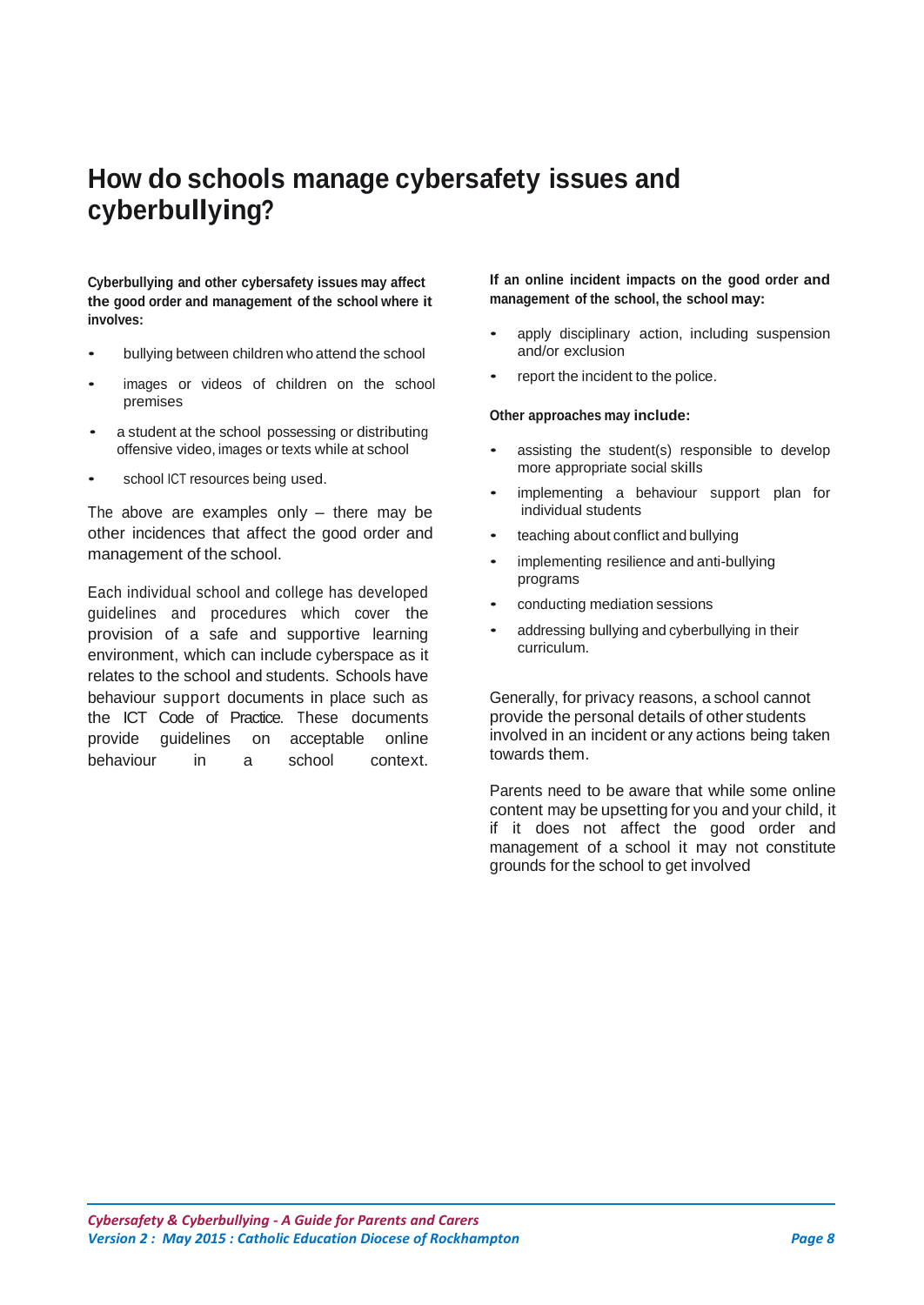### **When is it a police matter?**

If you have concerns for your child's safety you may report the incident to the Queensland Police Service. Serious instances of cyberbullying may constitute a criminal offence.

The key relevant Commonwealth law is "Using a carriage service to menace, harass or cause offence" (Criminal Code Act 1995 (Cth)).

#### **Queensland laws that may also apply include (Criminal Code):**

- unlawful stalking
- possessing, distributing and making child exploitation material.

Where the content in question involves a Diocesan school/college, staff may report the matter to the police in accordance with diocesan procedures.

### **What web filtering and parental control software is available?**

For information on web filtering and parental control setup refer to the following government and industry websites:

Queensland Department of Education, Training and Employment [www.education.qld.gov.au/smartclassrooms/](http://www/)  [mis/filtering.html](http://education.qld.gov.au/smartclassrooms/mis/filtering.html)

Australian Internet Industry Association [www.iia.net.au](http://www.iia.net.au/)

Stay Smart Online [www.staysmartonline.gov.au](http://www.staysmartonline.gov.au/) The diocesan network has a web filtering system for all school/college issued devices whilst on school property.

Web filtering may additionally be imposed on student devices, at all times, by schools/colleges. Parents are encouraged to contact the school/college for clarification

### **Further information**

For furtherinformation on cyberbullying or inappropriate online behaviour in a school context, contact the School Principal

**Support and advice can also be found from the following organisations and initiatives:**

Cybersmart: Advice for parents [www.cybersmart.gov.au/Parents.aspx](http://www.cybersmart.gov.au/Parents.aspx)

Kids Helpline [www.kidshelp.com.au/grownups/](http://www.kidshelp.com.au/grownups/)

Parentline [www.parentline.com.au/](http://www.parentline.com.au/)

Bullying. No way! [www.bullyingnoway.gov.au/](http://www.bullyingnoway.com.au/)

Stay Smart Online: [www.staysmartonline.gov.au](http://www.staysmartonline.gov.au/) Queensland Police Service: Who's chatting with your kids? / Surf Safely [www.police.qld.gov.au/programs/cscp/personalSaf](http://www.police.qld.gov.au/programs/cscp/personalSafety/children/) [ety/ children/](http://www.police.qld.gov.au/programs/cscp/personalSafety/children/)

Australian Federal Police: ThinkUknow [www.thinkuknow.org.au/](http://www.thinkuknow.org.au/)

Department of Broadband, Communications and Digital Economy – Easy Guide to Socialising Online <http://www.dbcde.gov.au/easyguide>